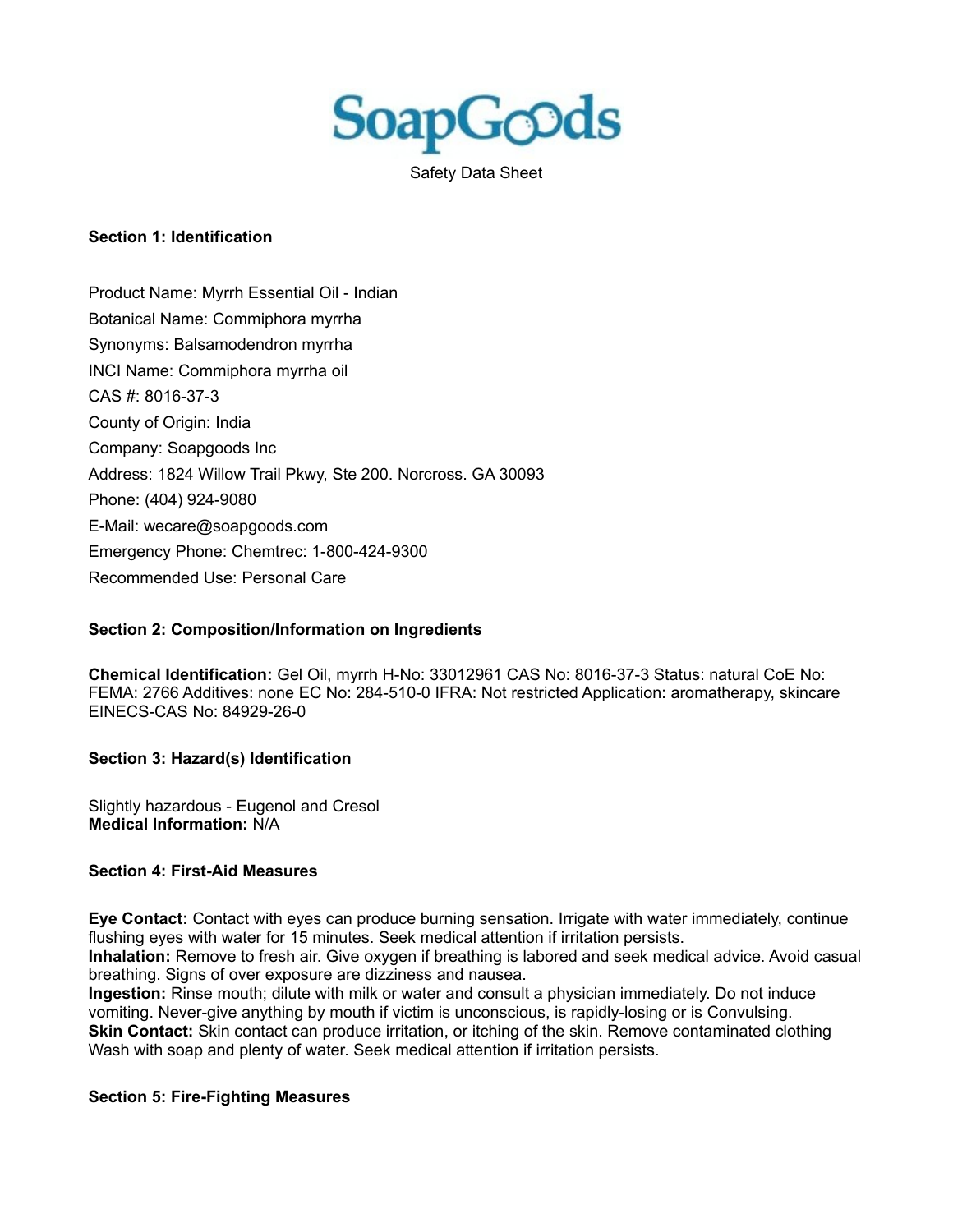Flammable Limits:

**Flash Point:** >93 °C Combustible liquid

**Extinguishing media:** Carbon Dioxide, dry chemical or foam. Closed containers may build up pressure at elevated temperature

**Special Procedures:** Determine the need to evacuate or isolate the area according to your local emergency plan. Unusual

**Firefighting Hazards:** None identified.

**Protective Equipment:** Self-contained breathing apparatus and protective clothing should be worn when fighting fires involving essential oils or chemicals.

**Combustion Product:** Carbon Monoxide, Carbon Dioxide

### **Section 6: Accidental Release Measures**

**Personal Precautions:** Use of self-contained breathing apparatus is recommended for any major chemical spill. Refer also to section 8.

**Safety Precautions:** Eliminate all ignition sources. Ventilate area. Determine the need to Evacuate or isolate the area according to your local emergency plan.

**Environmental Precautions:** Keep away from drains, surface and ground water. Report spills to appropriate Authorities if required.

**Methods For Cleaning Up:** Contain and collect with inert absorbent material and place in suitable container for disposal. Comply with all federal, state, and local regulation. Wipe small spills with cloth. Clean with hot water and detergent.

# **Section 7: Handling and Storage**

**Handling:** Avoid inhalation and contact with skin and eyes. Good personal hygiene practices should be used. Wash after any contact, before breaks and meals, and at the end of the work period. Contaminated clothing and shoes should be cleaned before re-use.

**Storage:** Containers should be kept closed in order to minimize contamination. Store in a cool, dry, well ventilated place protected from light. Keep away from extreme heat and from freezing conditions and away from all sources of ignition Make sure the material does not come into contact with substances listed as: "Materials to Avoid".

# **Section 8: Exposure Controls/Personal Protection**

**Eyes Protection:** The use of safety glasses is recommended. If a material is to be handled in a manner where splashing may occur, the use of splash goggles or face shield is recommended

**Respiratory Protection:** In well- ventilated areas, respiratory protection is not normally required. In confined, poorly ventilated areas the use of "NIOSH" approved respiratory protection normally required (use only if trained in proper use and with acceptable oxygen level).

**Protective Gloves:** Using chemical resistant gloves is recommended.

**Protective Clothing:** Using chemical resistant clothing is recommended.

**Protective Equipment:** An eyewash fountain and / or safety shower should be available in the work area. Acceptable industrial hygiene practices should be maintained.

**Note:** These Precautions are for room temperature handling. Use at elevated temperature or aerosol / spray applications may require additional Precautions

### **Section 9: Physical and Chemical Properties**

**Appearance:** Thick Mobile Liquid

**Odor:** Characteristic odor of Woody, Gum slightly Sweet, Musky note with odor of sour Main Contents Volatile oil and resin part of Myrrh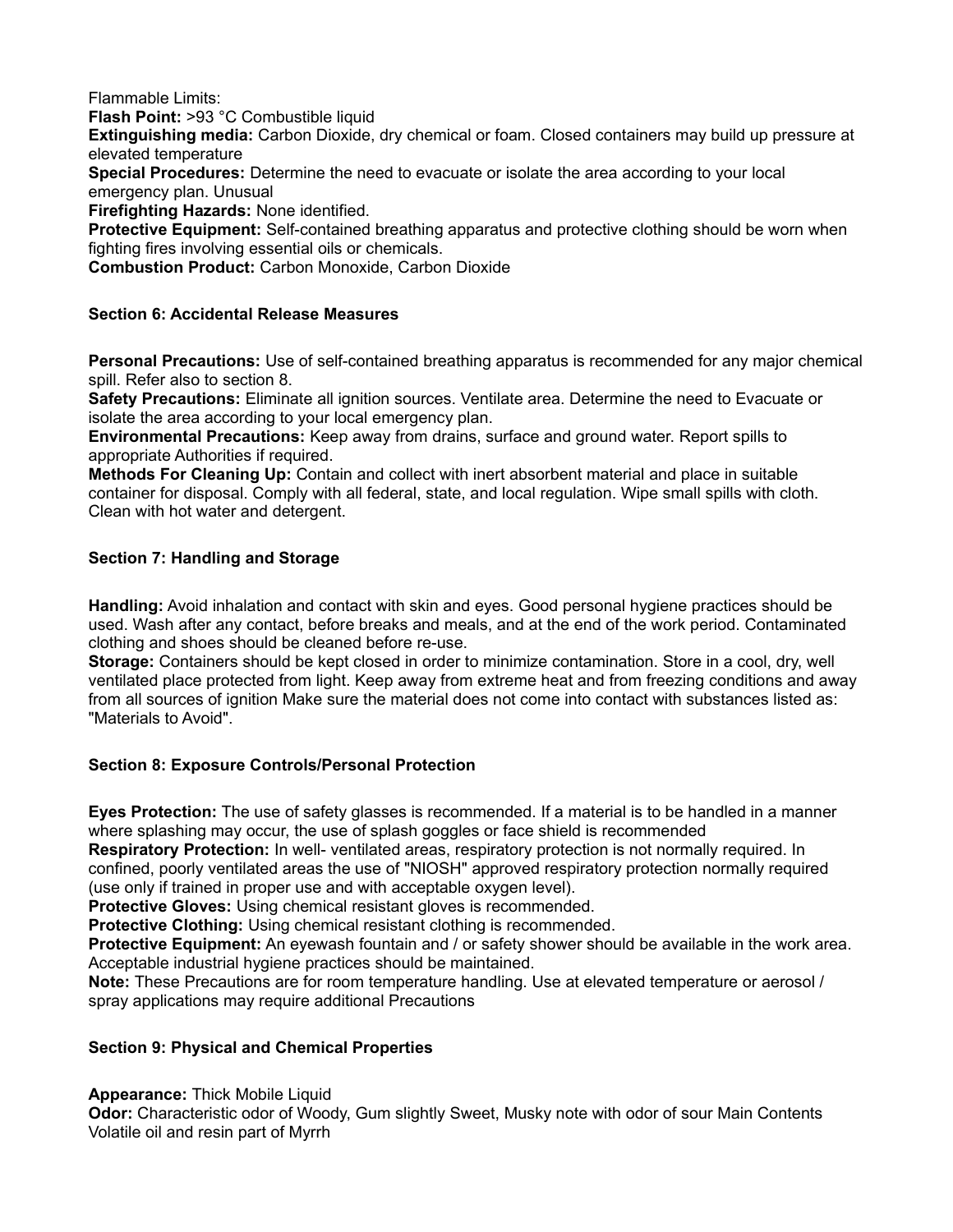**Solubility:** Soluble in Alcohol and other Oils and Solvents Residual Solvent 30 ppm **Flash Point:** >90 C Additives 60% pure Extract material + 40% D.E.P Color Shiny Brown

**Specific Gravity:** 0.995 - 1.037 @ 20°C

**Extraction Method:** Solvent extraction of the gum/resin.

**Conditions to Avoid:** Avoid sparks, flame and excessive heat.

**Materials to Avoid:** Strong oxidizing agents.

**Flammability:** Combustible liquid.

**Hazardous Polymerization:** Will not occur. Hazardous Combustion or None known.

**Decomposition Products:** When heated to decomposition produces sulfur fumes and carbon monoxide smoke.

## **Section 11: Toxicological Information**

**Inhalation:** Inhalation of high concentrations of vapor may result in irritation of eyes, nose and throat, headache, nausea, and dizziness.

**Skin Contact:** Repeated or prolonged contact can cause redness, irritation and scaling of skin (Dermatitis). Adverse skin effects should be prevented by normal care and personal hygiene

**Eye Contact:** May irritate eyes.

**Ingestion:** Low order toxicity causing irritation of the stomach and intestines which results in nausea and vomiting. Medical Conditions Aggravated by Exposure: May aggravate dermatitis, psoriasis and other skin conditions.

**Chronic Toxicity:** May cause allergic reactions on skin

**Carcinogenicity Data:** None of the components of this material are listed as a carcinogen.

**Reproductive Toxicity:** No adverse effects on reproduction are known. Acute Toxicity Values: No data is currently available.

## **Section 12: Ecological Information**

Very toxic to aquatic organism may cause long-term adverse effects in the aquatic environment. Avoid any pollution of ground, surface or underground water.

# **Section 13: Disposal Considerations**

Incineration or sanitary landfill in accordance with local, provincial and federal regulations. Check with disposal expert to insure compliance

### **Section 14: Transport Information**

**US DOT Shipping Description:** Check appropriate authority **IATA Shipping (Air):** Check appropriate authority **IMDG Shipping Description:** Check appropriate authority

### **Section 15: Regulatory Information**

**WHMIS (Canada):** Not Available **HMIS (USA):** Health Hazard - Fire Hazard - Reactivity - **SARA 302/ SARA 313:** None **California Proposition 65:** This product does not contain chemical listed per the Safe Drinking Water and Enforcement Act of 1986. **EU Labeling:** R10 Flammable. **Xn R22:** Harmful if swallowed.